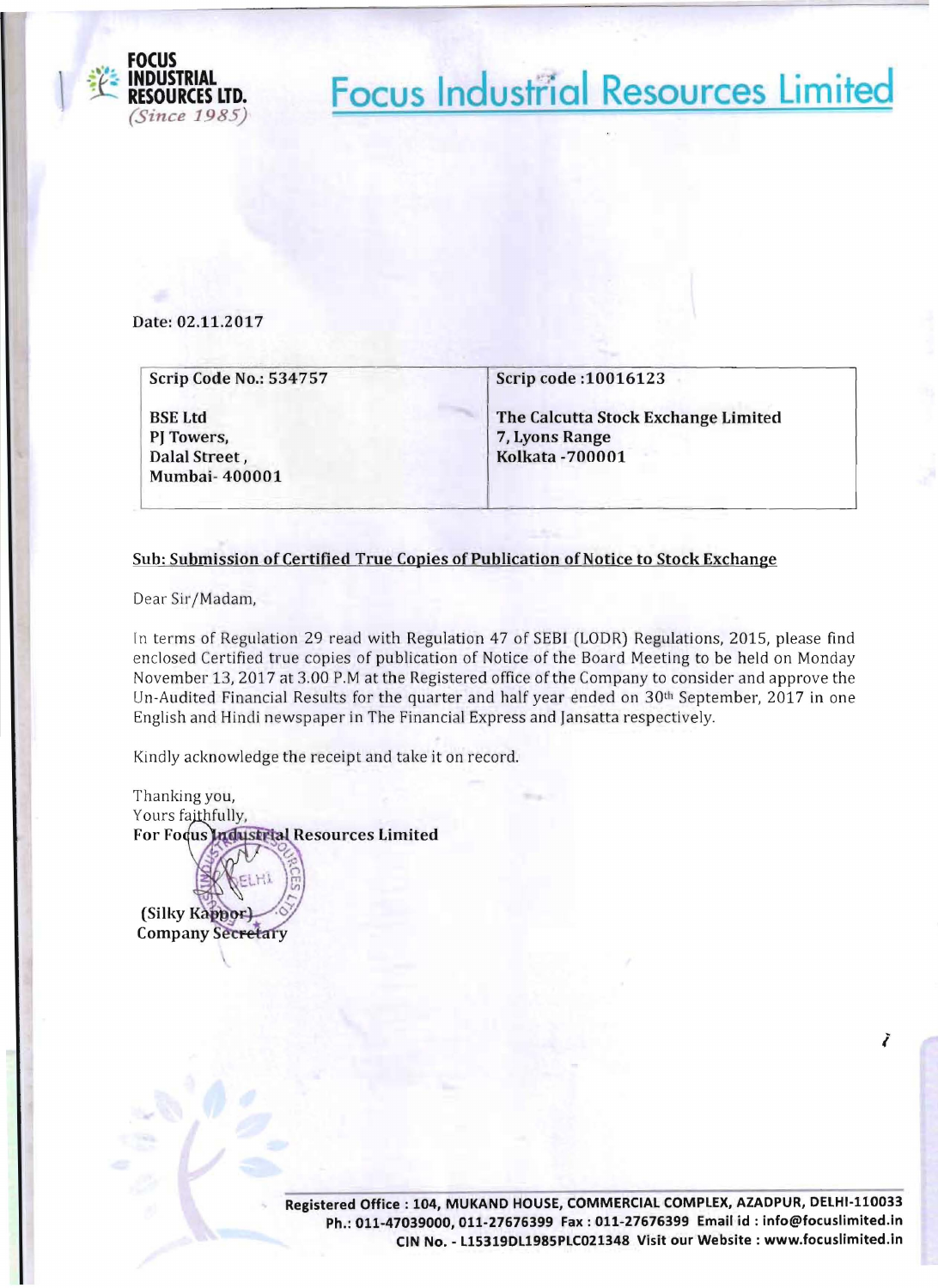## WEDNESDAY, NOVEMBER 1, 2017

O

Place: Delté

Date: October 31, 2017

Place: New Delhi

(5-11-2017)



uniher, notice is hereby given that in terms of SEBI (Prohibition of Insider Track) Regulation, 2015 read with Company's classe 7 of "Code of Conduct for Regulation"<br>Monitoring and Reporting of Trading by Insiders pursuant to regulation 9 of 5<br>(Prohibition of Insider Trading), Regulation 2015 hereinafter

extively. For Quick Heal Technologies Limited 当起

Kailash Katkar

P&C depti. NJHPS, SJVN Ltd., Jhakri (H,P.)-1722